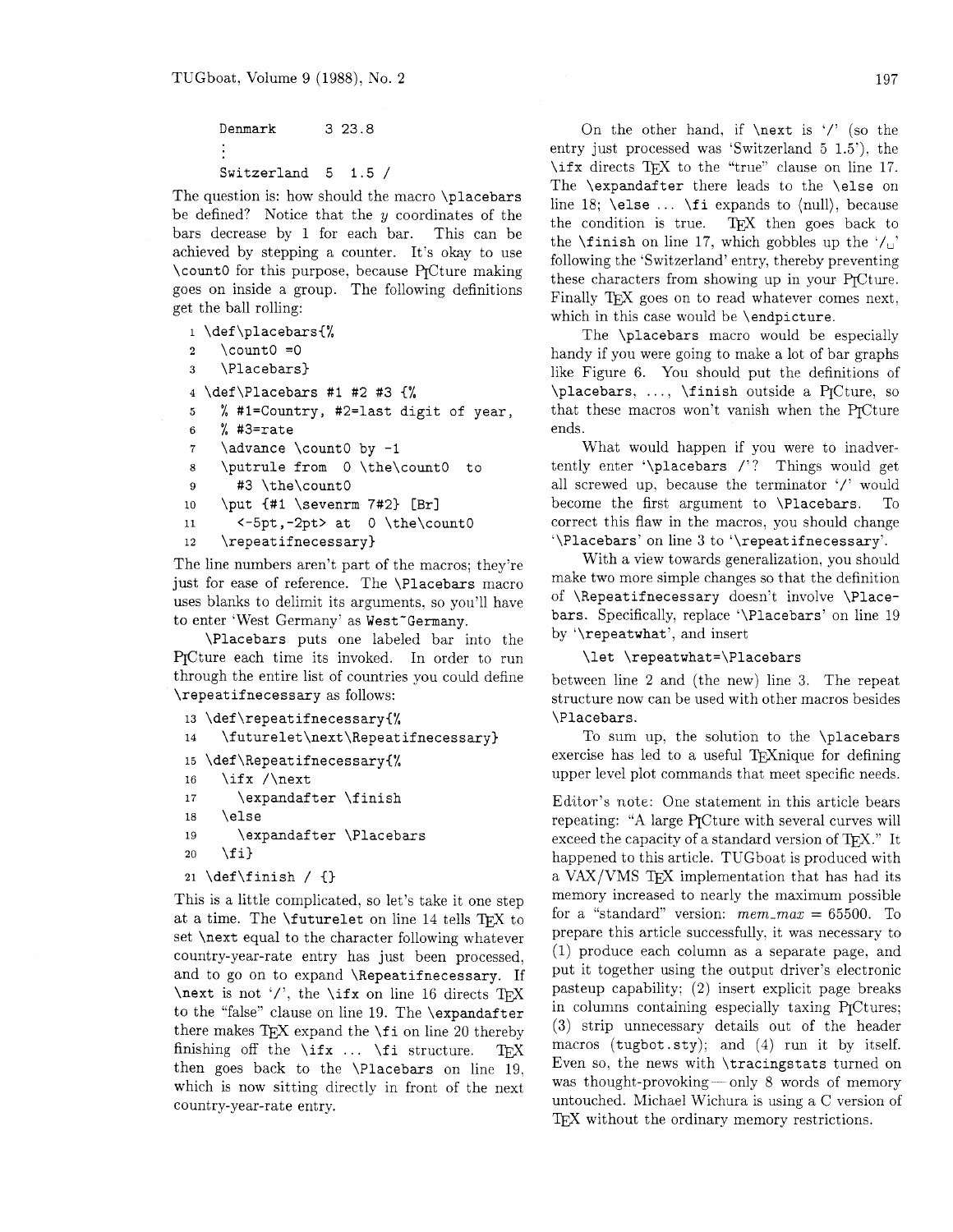## The IATEX User's Column

Jackie Damrau University of New Mexico

I have received four questions since the last column. Please keep those questions or helpful hints coming. Remember, they will be answered as soon as possible via electronic mail (if possible) and then published in the next TUGboat. Until then, happy IATFXing.

## Question 1

Version 2.09 of IAT<sub>E</sub>X contains the following bug, which I have not seen reported elsewhere, possibly because it would be discovered by a IAT<sub>F</sub>Xnician only when indulging in the aesthetically bizarre practice of using marginal notes and footnotes concurrently. Here it is:

If a **\marginpar** follows a **\footnote** on the same page, then the vertical positioning of the marginal will probably be incorrect. To fix it, the definition of **\@specialoutput**  needs to be changed, as shown below, by moving part of the conditional statement **\if void\f ootins** . . . so that it is not executed in the case when the output routine is called by **\marginpar.** 

#### **\def\OspecialoutputC%**

```
\ifnum\outputpenalty > -\OMii \@doclearpage 
  \else \ifnum \outputpenalty <-\QMiii 
      \ifnum\outputpenalty<-\@MM \deadcycles\z@\fi
      \global\setbox\Oholdpg\vbox(\unvbox\Qcclv) 
    \else \setbox\Qtempboxa\box\@cclv 
      \@pagedp\dp\Oholdpg \Qpageht\ht\Oholdpg 
      \unvbox\Qholdpg 
% From here: \ifvoid\footins\else 
% \advance\@pageht\skip\footins<br>% \advance\@pagedp\dp\footins
       % \advance\Qpagedp\dp\footins 
% \insert\footinsi\unvbox\footins)\fi 
    \Qnext\@currbox\@currlist(% 
       \ifnum\count\@currbox >\z@ 
         \ifvoid\footins\else % :to here ... 
           \advance\@pageht\ht\footins 
           \advance\@pageht\skip\footins 
           \advance\@pagedp\dp\footins 
           \insert\footins(\unvbox\footins)\fi % 
         \@addtocurcol 
       \else \ifvoid\footins\else % ... and here. 
           \insert\footins{\unvbox\footins)\fi % 
         \@addmarginpar 
       \f i)\Qlat exbug 
    \ifnum\outputpenalty c\zQ \penalty \z0 \fi 
  \f i\f i)
```
Chris Rowley The Open University Parsifal College 527 Finchley Road London NW3 7BE

## Answer from Leslie Lamport:

Chris Rowley has indeed found a bug in IAT<sub>F</sub>X, and his fix appears to work. I will probably incorporate it. Relay my thanks to him.

#### Question **2**

Several of us here at the Hughes Aircraft Company Albuquerque Engineering Laboratory are trying to use TEX to produce various sorts of documents. One such application is the making of so-called vugraphs. i.e., landscape orientation charts printed on transparent plastic sheets for use with overhead projectors. The way it works out is that the title or heading of the chart needs to be centered in a field about 4 by 18.5 cm, with text then occupying a separate field about 15 by 25.5 cm. A form has been enclosed to indicate these fields. SLIT<sub>F</sub>X has a lot of good features for this process, but its bias toward portrait mode and vertically centering all text as a unit results in a fair amount of ad hoc and tedious use of **\vspace,** etc. Is there any way to specify separate fields on a slide? Or. better. to describe a subpage by a single command?

We would also be interested in any advice on how to incorporate graphs into the files from which the charts are made.

> Richard C. Smith **i** Hughes Aircraft Company Albuquerque. Yew Mexico

#### Answer from Leslie Lamport:

What Richard Smith wants to do is easy, and there are numerous ways to do it. However, they all involve some understanding of raw TFX. First of all. the vertical centering is achieved by the **\vf il** commands in the definition of **\@makecol** in slitex.tex. Removing the **\vfil**'s from this definition will stop SLIT<sub>F</sub>X from vertically centering the slides.

However. there's really no need to remove the vertical centering. Instead. by putting things inside **\vbox's** of the appropriate height, he can arrange it so that the height of material on a page equals **\textheight.** so vertical centering has no effect. Exactly how he does this depends upon how he wants to enter the input.

The most elegant approach would be to modify the slide environment (by changing the definitions of **\slide** and **\endslide** in **slitex.tex)** so he would just type

**\begin{slide){)**  The title goes here